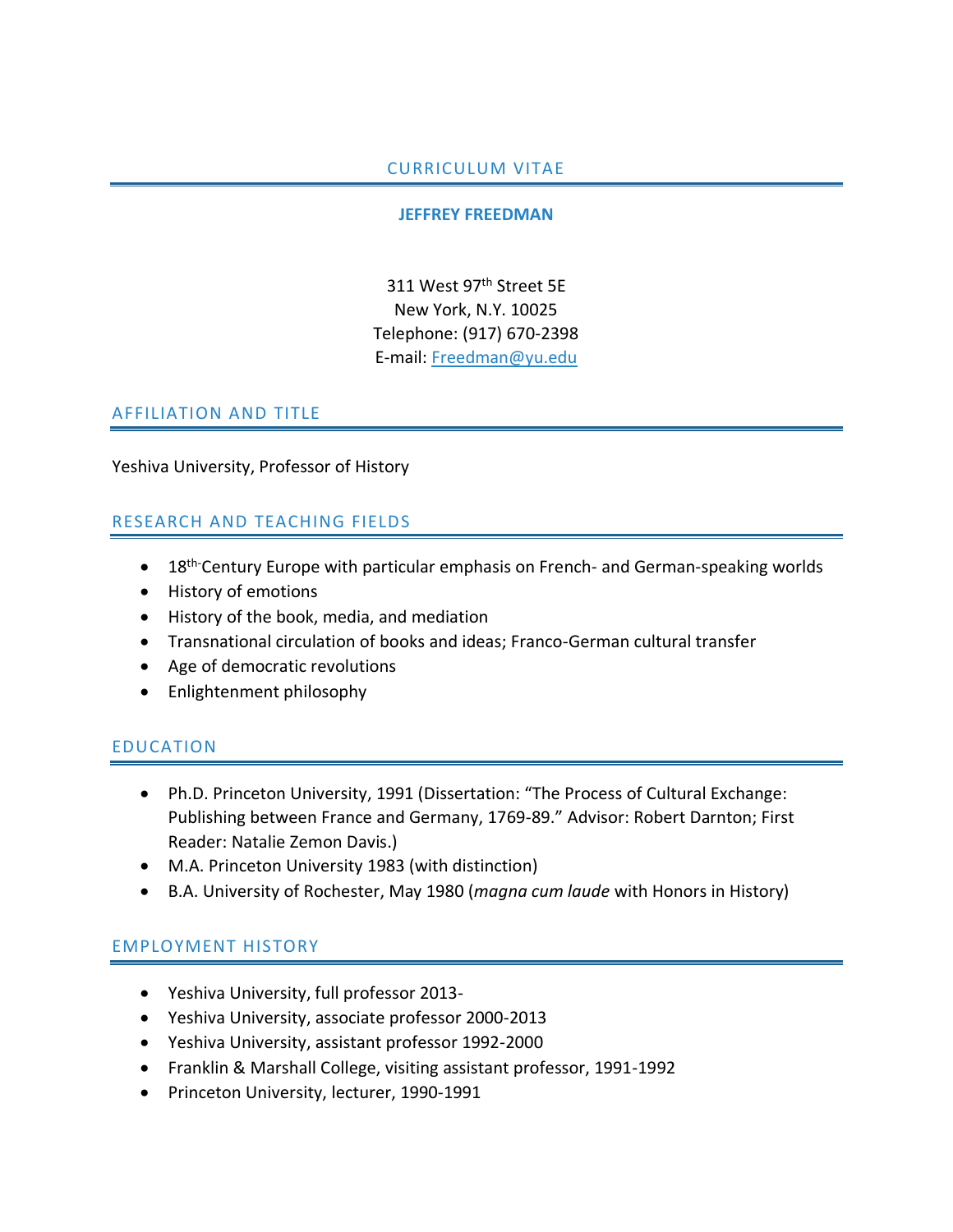### PUBLICATIONS

#### **Monographs**

- *Books Without Borders in Enlightenment Europe: French Cosmopolitanism and German Literary Markets*. Penn Press Series on Material Texts. Philadelphia: University of Pennsylvania Press, 2012.
- *A Poisoned Chalice*. Princeton: Princeton University Press, 2002.

Book in Progress

*The Dangers Within: Fear, Security, and Policing in Eighteenth-Century Paris*

#### Edited Volume

*Cultural History of Death in the Age of Enlightenment*. Volume 4 of *A Cultural History of Death from Antiquity to the Present.* London: Bloomsbury (under contract).

#### Selected Articles and Book Chapters

- "Fear, Anger, and Rebellion: Policing and Affect in Eighteenth-Century Paris." *French Historical Studies*, 45, no. 4 (forthcoming).
- "Enlightenment and Revolution." Chap. 9 in *The Oxford Illustrated History of the Book*, edited by James Raven, 221-252. Oxford: Oxford University Press, 2020.
- "Bücher ohne Grenzen: Die länderübergreifende Verbreitung von *livres philosophiques* in der Spätaufklärung." In *"In Wollust betäubt." Unzüchtige Bücher im deutschsprachigen Raum*, edited by Johannes Frimmel, Christine Haug and Helga Meise, 51-66. Wiesbaden: Harrassowitz Verlag, 2018.
- "The Dangers Within: Fears of Imprisonment in Enlightenment France." *Modern Intellectual History*, 14 (August 2017), 339-364.
- "From *Aufklärung* into *philosophie*: The French Translation of Friedrich Nicolai's *Sebaldus Nothanker*." In *Die "Bienen fremder Literaturen." Beiträge zum literarischen Transfer zwischen Großbritannien, Frankreich und dem deutschsprachigen Raum im Zeitalter der Weltliteratur (1770-1850)*, edited by Norbert Bachleitner and Murray Hall, 139-156. Wiesbaden: Harrassowitz Verlag, 2013.
- "The Limits of Tolerance: Jews, the Enlightenment, and the Fear of Premature Burial." In *Into Print: Limits and Legacies of the Enlightenment. Essays in Honor of Robert Darnton*, edited by Charles Walton, 177-97. University Park Pennsylvania: Penn State University Press, 2011.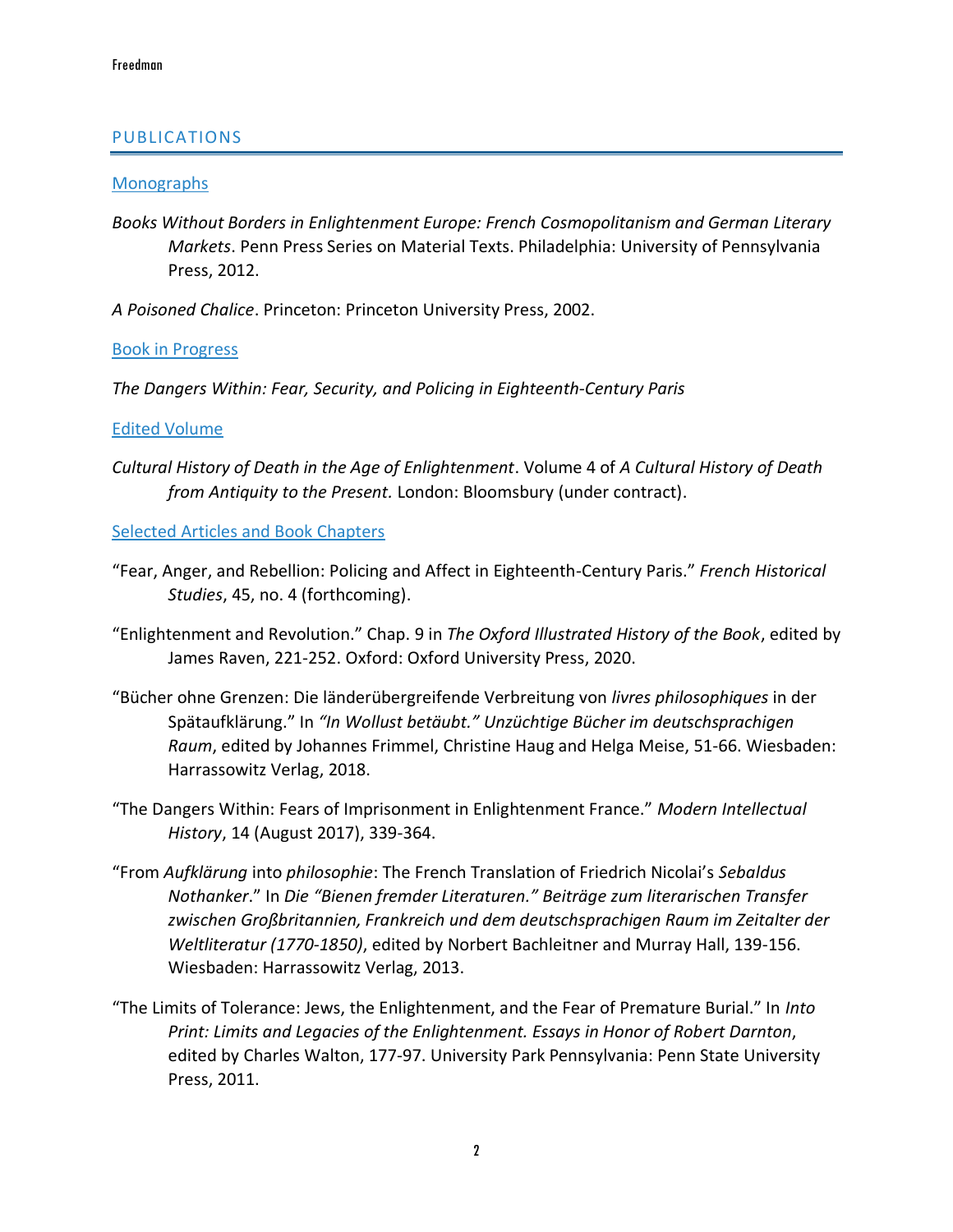- "Publishing Wars and the End of the French Enlightenment: *Les Œuvres posthumes de Frédéric II*." *Leipziger Jahrbuch zur Buchgeschichte* 18 (2009), 109-48.
- "La Société typographique de Neuchâtel et l'Allemagne." In *Le Rayonnement d'une maison d'édition dans l'Europe des Lumières: la Société typographique de Neuchâtel 1769- 1789*, edited by Robert Darnton and Michel Schlup, 475-491. Neuchâtel: Bibliothèque publique et universitaire, 2005.
- "Zwischen Frankreich und Deutschland: Buchhändler als Kulturvermittler." In *Kulturtransfer im Epochenumbruch: Frankreich-Deutschland 1770 bis 1815*, edited by Hans-Jürgen Lüsebrink and Rolf Reichardt, 445-498. Leipzig: Leipziger Universitätsverlag, 1997.
- "*Lumières* in the North: A French Bookshop on the Elbe (1777-1785)." *Leipziger Jahrbuch zur Buchgeschichte* 4 (1994), 49-102.

"Traduction et édition à l'époque des Lumières." *Dix-Huitième Siècle* 25 (1993), 79-100.

#### Book Reviews

- Review of Mark Curran, *The French Book Trade in Enlightenment Europe: Selling Enlightenment*  (London, 2018); Simon Burrows, *The French Book Trade in Enlightenment Europe: Enlightenment Bestsellers* (London, 2018); and Robert Darnton, *A Literary Tour de France: The World of Books on the Eve of the French Revolution* (New York, 2018). *French Studies* 74, no. 1 (January 2020), 122-124.
- Review of Chad Wellmon, *Organizing Enlightenment: Information Overload and the Invention of the Modern Research University* (Baltimore, 2015). *American Historical Review* 122 (October 2017), 1327-1328.
- Review of Mark Curran, *Atheism, Religion, and Enlightenment in Pre-Revolutionary France* (Suffolk UK, 2012). *History* 98 (July 2013), 463-65.
- Review of William David Myers, *Death and A Maiden: Infanticide and the Tragical History of Grethe Schmidt* (Dekalb, Illinois, 2011). *Renaissance Quarterly* 65 (2012), 591-92.
- Review of Thierry Rigogne, *Between State and Market*: *Printing and Bookselling in Eighteenth-Century France* (Oxford, 2007). *American Historical Review* 115 (April 2010), 619-20.
- Review of David Sorkin, *The Religious Enlightenment*: *Protestants, Jews, and Catholics from London to Vienna* (Princeton, 2008). *H-German Reviews* (July 2009).
- Review of Lynn Wood Mollenauer, *Strange Revelations: Magic, Poison, and Sacrilege in Louis XIV's France* (University Park, Pennsylvania, 2007). *Church History*. *Studies in Christianity and Culture* 77 (2008), 481-83.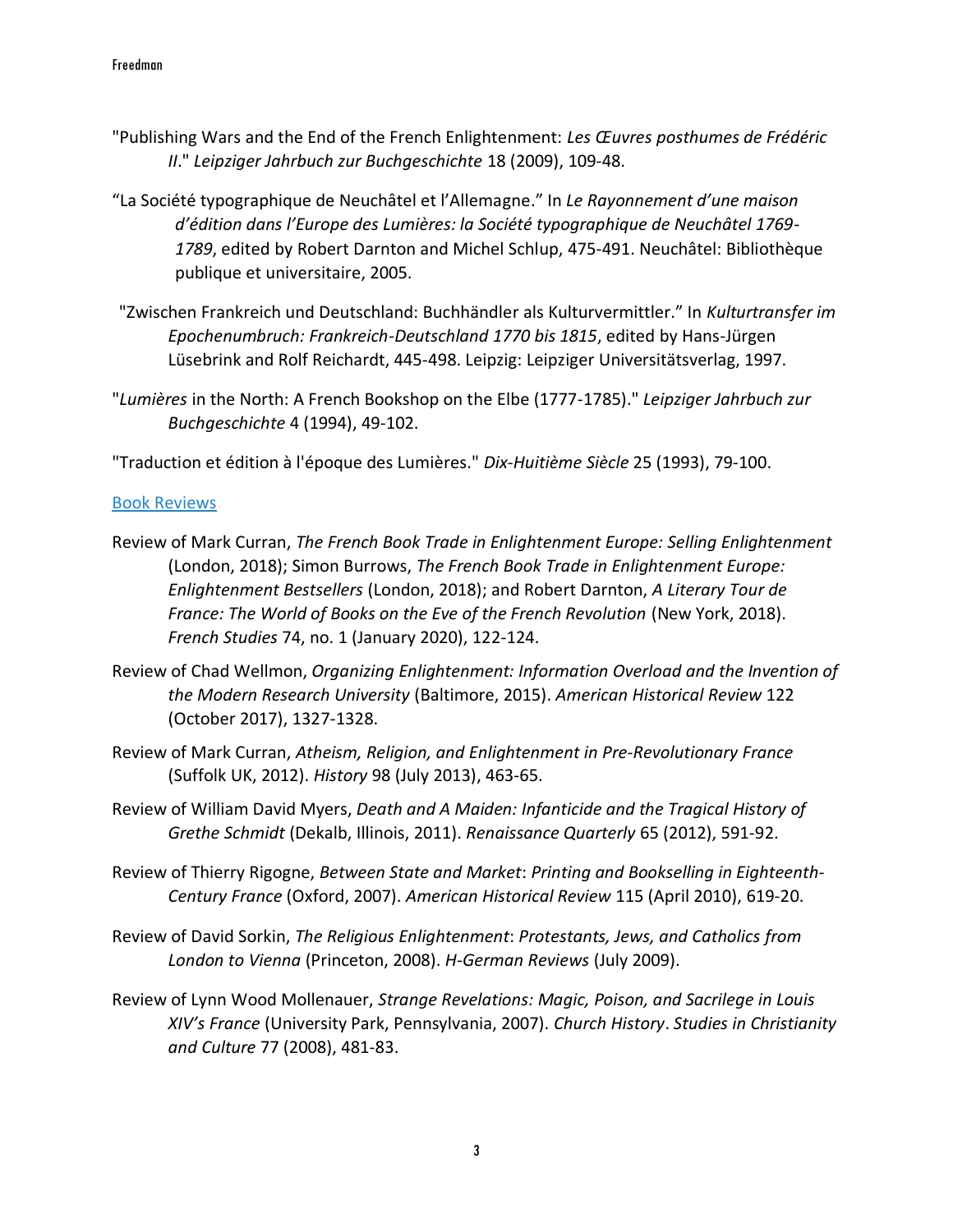- Review of Ursula Goldenbaum, *Appel an das Publikum*: *Die öffentliche Debatte in der deutschen Aufklärung* (Berlin, 2004). *Journal of Modern History* 79, no. 2 (2007), 460-63.
- Review of Pamela Selwyn, *Everyday Life in the German Book Trade*: *Friedrich Nicolai as Bookseller and Publisher in the Age of Enlightenment 1750-1810* (University Park, Pennsylvania, 2000). *Eighteenth-Century Book Reviews On-Line* (2007).
- Review of Fania Oz-Salzberger, *Translating the Enlightenment*: *Scottish Civic Discourse in Eighteenth-Century Germany* (Oxford, 1995). *Germanic Review* 74, no. 2 (1999), 165- 169.
- Review of Hans Erich Bödeker, ed., *Histoire du livre*: *Nouvelles orientations* (Paris: 1995). *Leipziger Jahrbuch zur Buchgeschichte* 8 (1998), 375-79.

## HONORS, AWARDS, FELLOWSHIPS

- Shelby Cullom Davis Center Fellowship, Princeton University, autumn 2017
- Center for Advanced Study (CAS) Fellowship, University of Munich, summer 2016
- Alternate, National Humanities Center, spring 2014
- Chelst Book Grant, Yeshiva University, 2011
- Yeshiva University Research Grant, summer 2000
- Annenberg Fellowship, University of Pennsylvania, 1997
- National Endowment for the Humanities Fellowship, summer 1994
- Proctor Fellowship, Princeton University, 1985
- Nominated by the Princeton University Department of History for a Whiting Foundation Fellowship in the Humanities, 1985
- Social Science Research Council Fellowship for dissertation research in Switzerland, 1985
- Fulbright grant for travel to and dissertation research in Vienna, 1984
- Rollins Prize, Princeton University, 1983
- Awarded Honors on PhD qualifying exams ("general exams") at Princeton University, 1983
- Deutscher akademischer Austauschdienst (DAAD) summer grant for language study in Germany, 1983

## SELECTED INVITED LECTURES & PRESENTATIONS

"Fear in the Archive: Police Dossiers and the History of Emotions in Enlightenment France." Eighteenth-Century France Working Group, New York, April 2020.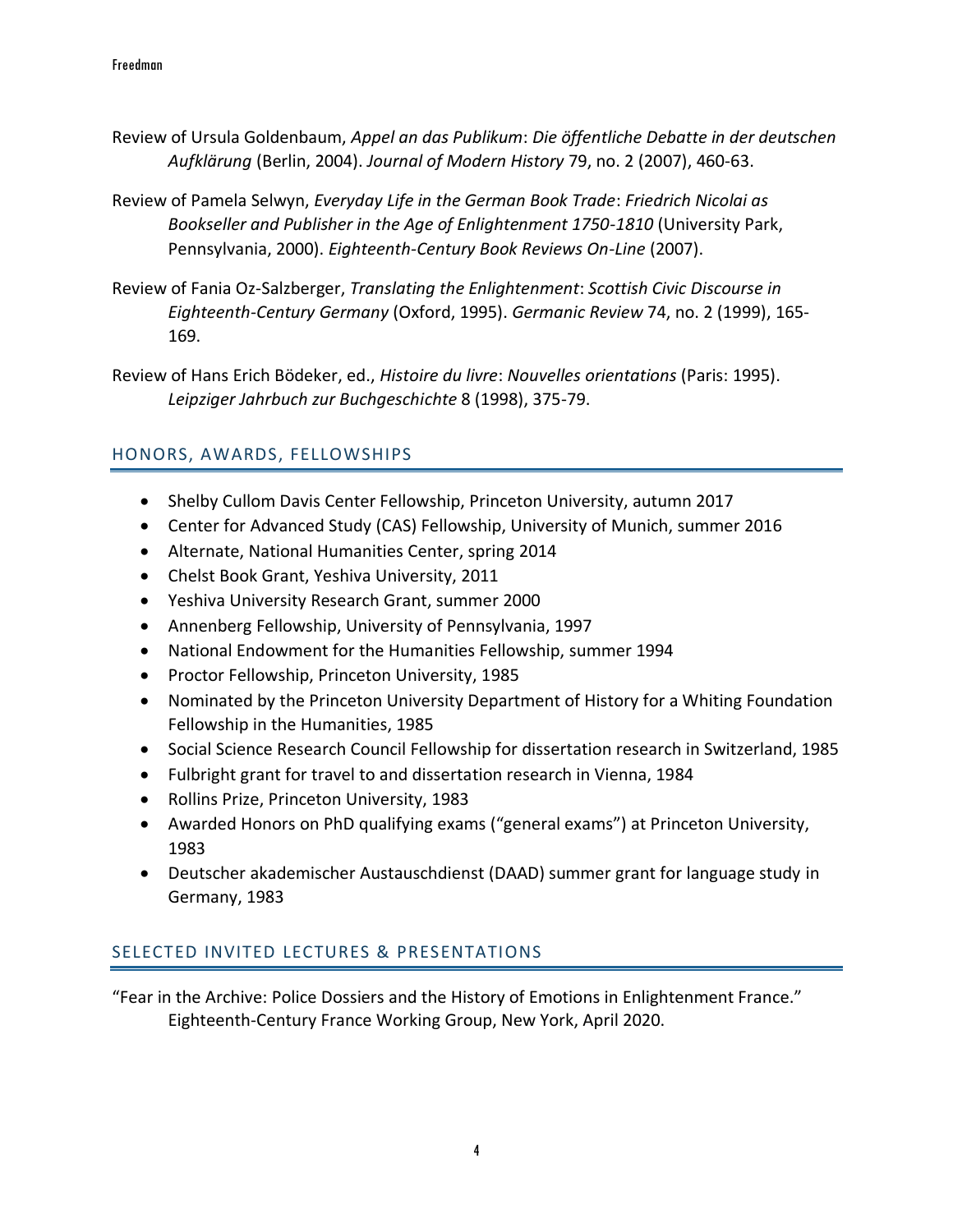- "*Les lieux privilégiés* under the Old Regime: No-Go Zones for the Paris Police?" New York University conference on "Asylums, Refuges, and Sanctuaries in Eighteenth-Century France," October 2018.
- "Die Gefahren im Inneren: Ängste vor Inhaftierung im aufgeklärten Frankreich." Cosponsored by Institut für Sozialgeschichte and Österreichische Gesellschaft zur Erforschung des 18. Jahrhunderts, University of Vienna, Austria, March 2017.
- "The Dangers Within: Fears of Incarceration in Old Regime France." Princeton University Department of History, Eighteenth-Century Seminar, February 2017.
- "Fear in the Archive: Police Dossiers and the History of Emotions in Old Regime France." Fordham University Early-Modern Workshop on History of Emotions/Emotions in History, August 2016.
- "Der internationale Handel mit *livres philosophiques* in der Spätaufklärung." Center for Advanced Study (CAS) workshop on "Pornography and the European Book Trade 1750- 1850," Munich, Germany, June 2016.
- "Transnational History of the Book in Enlightenment Europe." European Science Foundation Exploratory Workshop ("Knowing about Mediation: Understanding Communication in Enlightenment Europe"), Magdalene College, Cambridge UK, September 2013.
- "Anglistische Buchwissenschaft im internationalen Vergleich." Department of Book Sciences (Institut für Buchwissenschaft), University of Munich, Germany, June 2013.
- "Translating the Enlightenment: The Bookseller as Cultural Intermediary." Columbia University Colloquium on the History of the Book, Butler Library of Columbia University, April 2013.
- "Spreading the Word: Books, Technology, and Communication." Roundtable discussion held at the Maison française of Columbia University, December 2012.
- "The Word of God in the Age of the *Encyclopédie*." Early-Modern French Salon of Columbia University, January 2012.
- "From *Aufklärung* into *philosophie*: The French Translation of Friedrich Nicolai's *Sebaldus Nothanker*." International conference on "Literary Transfer in the Age of World Literature," sponsored by the Department of Comparative Literature of the University of Vienna, Austria, January 2011.
- "Against the Current: Translating the *Aufklärung*." Fordham University New York Area Seminar on the Eighteenth Century, March 2010.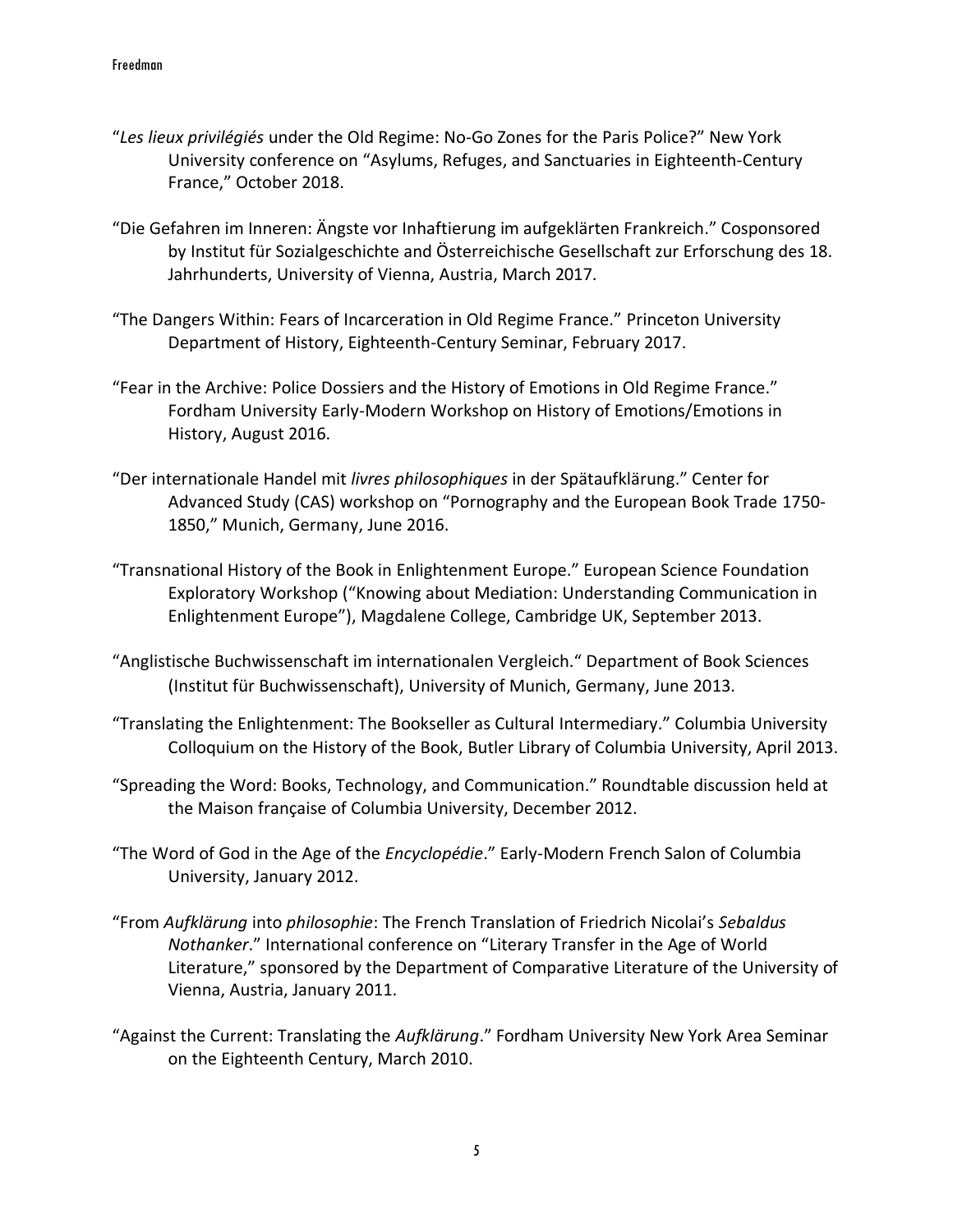- "Die Grenzen der Toleranz: Die Aufklärung, die Juden und die Furcht vor einem frühzeitigen Begräbnis." International conference on "Fears of the Eighteenth Century," sponsored by the Internationales Forschungszentrum Kulturwissenschaften (IFK), Vienna, Austria, December 2007.
- "Die Abendmahlsvergiftung in Zürich: Nicolai und Lavater über das radikal Böse." International conference on "Public Debates in the German Enlightenment," sponsored by the University of Potsdam, Germany, December 2004.
- "Tales from beyond the Grave: Physicians, *philosophes* and the Fear of Premature Burial." Columbia University Faculty Seminar on Eighteenth-Century Culture at the Columbia University Faculty House, February 2003.
- "La Société typographique de Neuchâtel et l'Allemagne." International colloquium on the book trade in the late eighteenth century, held at the Université de Neuchâtel in Neuchâtel, Switzerland, October 2002.
- "Der Fall der Abendmahlsvergiftung in Zürich (1776)." Medieval and Early Modern History Colloquium, University of Bielefeld, Germany, June 2001.
- "Translating the Enlightenment: The Bookseller as Cultural Intermediary." Seminar in the History of Material Texts, University of Pennsylvania, October 1998.
- "Switzerland and the Eighteenth-Century Book Trade." International roundtable on the eighteenth-century book trade, Wissenschaftskolleg zu Berlin, Germany, May 1997.

## PROFESSIONAL ACTIVITIES (2000—)

- Peer Reviewer for Yale University Press; Cornell University Press*;* Boydell & Brewer; *Studies in Eighteenth-Century Culture*; *Historical Research; Journal of the History of Ideas*
- Louis Gottschalk Book Prize Committee of the American Society for Eighteenth-Century Studies (2018-2019)
- Peer Reviewer for Grant Applications: Austrian Science Fund (2008-2011)
- Director, 18<sup>th</sup>-Century France Working Group, 2016-
- Co-director, New York Comparative European History Seminar, 2001-05

Memberships in professional associations:

Fordham University Eighteenth-Century Seminar; Columbia University Faculty Seminar on Eighteenth-Century Culture; Columbia University Early-Modern French Salon; American Historical Association; American Society for Eighteenth-Century Studies; International Society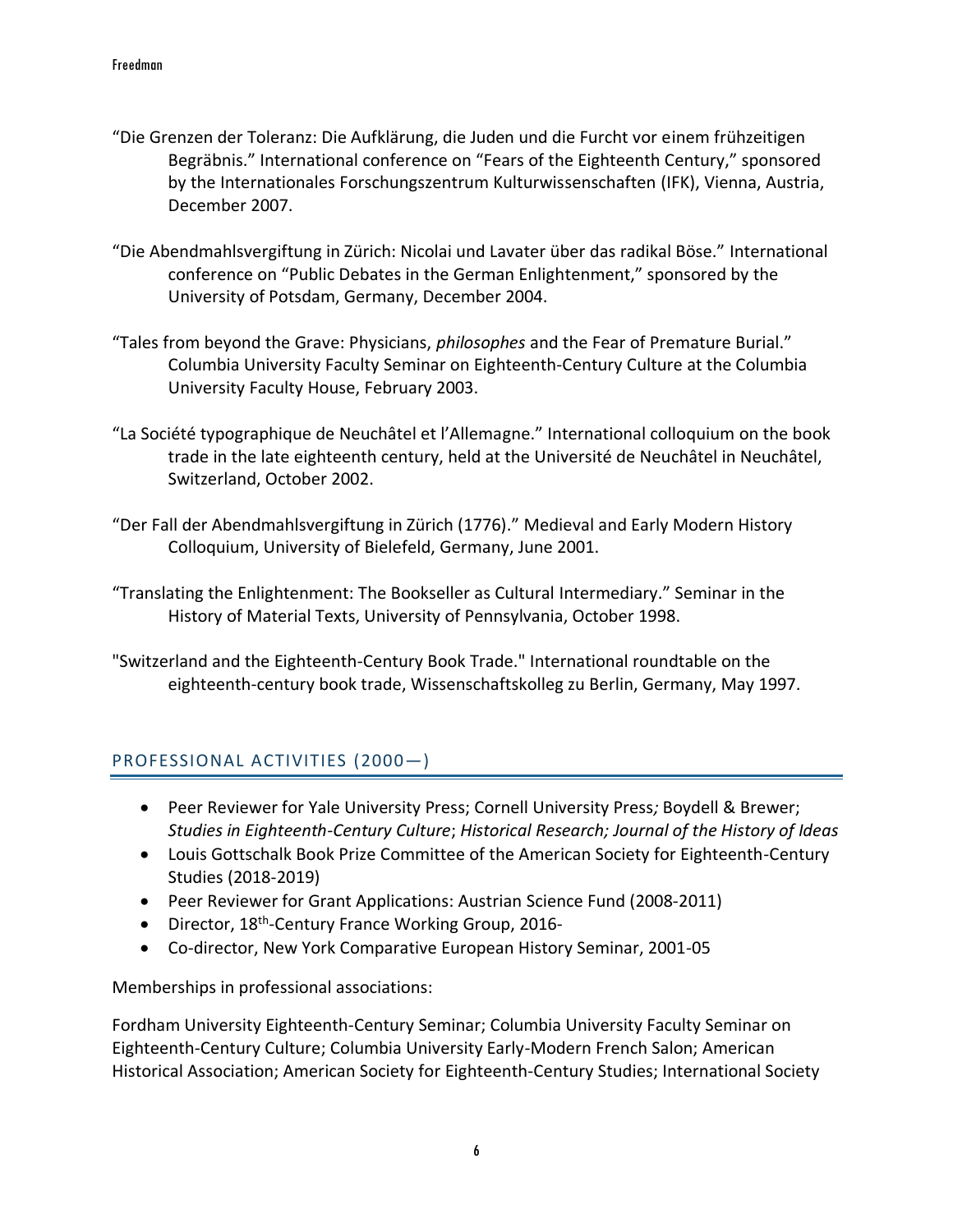for Eighteenth-Century Studies; Society for the History of Authorship, Reading and Publishing; Society for French Historical Studies; German Studies Association.

#### MEDIA OUTREACH

Conversation in French with historian Patrick Boucheron (Collège de France) on the subject of his book, *Machiavelli Now!* Hosted by the Maison française of Columbia University, June 2, 2020.<https://www.youtube.com/watch?v=BSz-lY19DGs>

Interviewed in German by the cultural program of Austrian radio (Ö1) for a radio broadcast on "The Fears of the Eighteenth Century," aired in January 2008.

#### TEACHING: CURRENT COURSES

Media Revolutions: From Scroll to Screen (last taught: fall 2021)

History of the Book: From Gutenberg to Google (last taught: spring 2016)

History of Emotions (last taught: fall 2020)

Origins of Democratic Political Culture (last taught: fall 2016)

Ideas of History (last taught: spring 2015)

Old Regime and the French Revolution (last taught: fall 2015)

The Enlightenment (last taught: fall 2020)

The Transformations of Europe (last taught: spring 2020)

#### ADMINISTRATIVE EXPERIENCE

History Department Chair (2009-2012; 2021-)

Faculty Search Committees: History (2001-02; 2009-10); French (2007-08); Art History (2008-09)

Tenure and Promotion Committee of the Humanities Division (2005-)

Faculty Senate (2013-16)